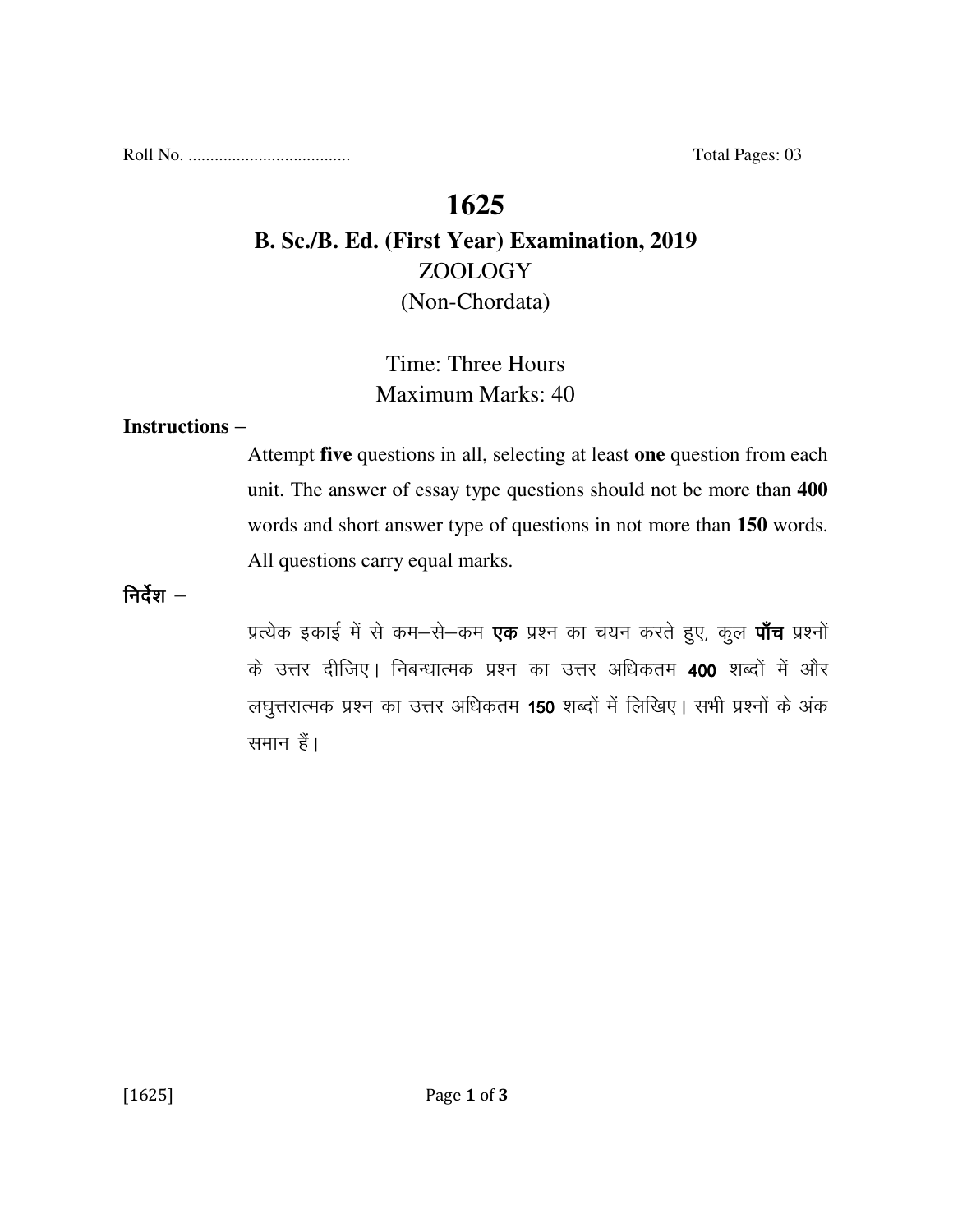## $UNIT - I /$  इकाई - **I**

Q.1 Write short notes on locomotion in Protozoans. प्रोटोजोआ की संचालित प्रणाली पर संक्षिप्त टिप्पणियाँ लिखिए।

#### $OR$  / अथवा

- Q.1 Write short notes on the following
	- (1) Structural organization of Amoeba
	- (2) Reproduction in Protozoa

निम्नलिखित पर संक्षिप्त टिप्पणियाँ लिखिए  $-$ 

- (1) अमीबा का संरचनात्मक संगठन
- $(2)$  प्रोटोजोआ में जनन तंत्र

### $UNIT - II /$  इकाई  $- II$

Q.2 Describe outline classification of phylum porifera upto order level. पोरीफेरा संघ का गण स्तर तक वर्गीकरण प्रस्तुत कीजिए।

#### $OR$  / अथवा

- Q.2 Write short notes on the following
	- (1) Canal system in sponges
	- (2) Skeleton system in sponges

निम्नलिखित पर संक्षिप्त में टिप्पणी लिखिये –

- $(1)$  स्पंज में नाल तंत्र
- $(2)$  स्पंज में कंकाल तंत्र

### <u>UNIT – III / इकाई – III</u>

Q.3 Describe reproduction and life cycle of Fasciola. फैसियोला के जनन तंत्र व जीवन चक्र को समझाइए।

#### $OR$  / अथवा

- Q.3 Write short notes on
	- (1) Life cycle of Ascaris
	- (2) Internal structure of Ascaris

संक्षिप्त टिप्पणी लिखिए  $-$ 

- (1) ऐस्केरिस का जीवन चक्र
- (2) एेस्केरिस की आंतरिक संरचना